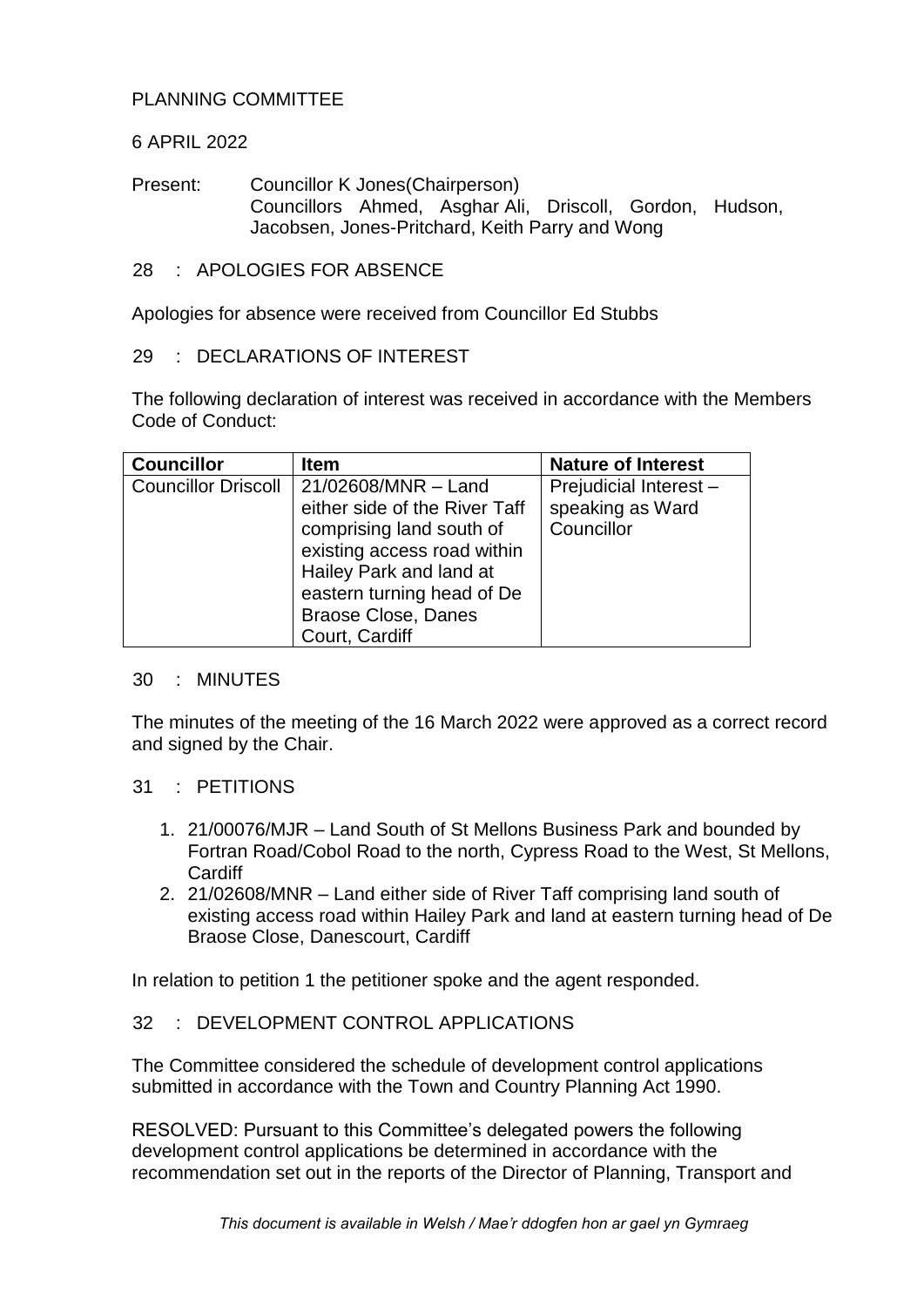Environment, subject to any further amendments as detailed below and notification be given of the decisions in accordance with Section 70 of the Town and Country Planning Act 1980 or Section 74 of the Planning (Listed Building & Conservation) Act 1980:

### **APPLICATION RESOLVED TO BE GRANTED SUBJECT TO ENTERING INTO A BINDING SECTION 106 AGREEMENT AND SUBJECT TO WELSH GOVERNMENT WITHDRAWING THEIR HOLDING DIRECTION**

# TROWBRIDGE - 21/00076/MJR

Land south of St Mellons Business Park and bounded by Fortran Road/Cobol Road to the north, Cypress Drive to the west, St Mellons, Cardiff

Construction of a business park (up to 90,000m2 – use classes B1, B2, and B8), ancillary uses and infrastructure associated with; biodiversity; landscape; drainage; walking, cycling and other transport modes. Together with the construction of a new transport hub facility, comprising railway station buildings (up to 2,500m2 – use class SUI generis) including ancillary uses; 4no. platforms; surface car park (up to 650 no. spaces) and associated infrastructure works

#### Subject to an additional condition 47 to read as follows:

Prior to development commencing, a Climate Change Action Plan shall be submitted to identify measures to mitigate effects on Climate Change, following the general principles outlined in paras. 14.11.4 (Construction) and 14.11.5 (operation) of the Environmental Statement Addendum dated January 2022. The climate change action plan shall thereafter be implemented in accordance with the approved details.

# Subject to an additional condition 48 to read as follows:

For each phase of development as agreed under Condition 5, the first reserved matters submission shall be accompanied by an Energy Assessment which shall include, but not be limited to proposed methods of energy production and generation, including renewable energy, together with passive methods to be implemented to achieve energy reduction to demonstrate how the development will contribute towards Cardiff Council's aspirations to become a Carbon Neutral City by 2030. The development of each phase shall thereafter be operated in accordance with the scheme as approved.

# **APPLICATION GRANTED**

CYNCOED - 21/02421/MNR 19 Bryn-Awelon Road, Cyncoed, Cardiff, CF23 6QR

Demolition of existing dormer bungalow and the erection of 2no. semi-detached dwellings.

# **APPLICATION DEFERRED**

*Councillor Driscoll, having declared a prejudicial interest, did not take part in the consideration/vote in respect of this application.*